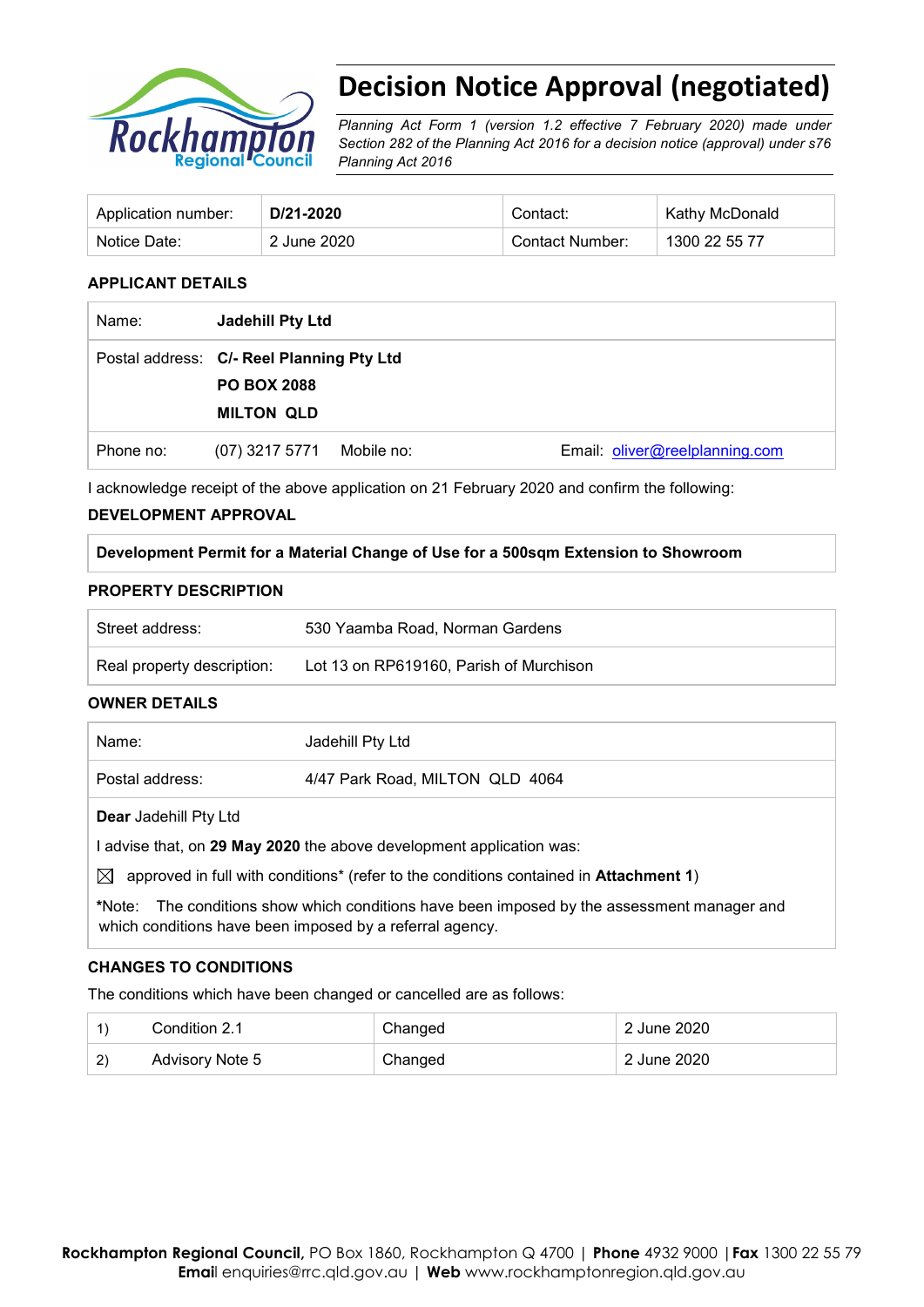## **1. DETAILS OF THE APPROVAL**

The following approvals are given:

|                                                                                                                                                                                                        | <b>Development</b><br><b>Permit</b> | Preliminary<br>Approval |
|--------------------------------------------------------------------------------------------------------------------------------------------------------------------------------------------------------|-------------------------------------|-------------------------|
| Development assessable under the planning scheme, superseded<br>planning scheme, a temporary local planning instrument, a master<br>plan or a preliminary approval which includes a variation approval | $\boxtimes$                         |                         |
| - Material change of use                                                                                                                                                                               |                                     |                         |

## **2. CONDITIONS**

This approval is subject to the conditions in Attachment 1.

## **3. FURTHER DEVELOPMENT PERMITS REQUIRED**

Please be advised that the following development permits are required to be obtained before the development can be carried out:

| Type of development permit required | Subject of the required development permit |
|-------------------------------------|--------------------------------------------|
| Building Works                      |                                            |

## **4. REFERRAL AGENCIES**

The following Referral Agencies were activated by this application.

| For an application involving                                                                                                                                                                                                                                                                                                                                                                                                          | Name of agency                                                                                                                                                                            | Role of<br>Agency | <b>Contact Details</b>                                                                                                                                                                                                             |  |  |
|---------------------------------------------------------------------------------------------------------------------------------------------------------------------------------------------------------------------------------------------------------------------------------------------------------------------------------------------------------------------------------------------------------------------------------------|-------------------------------------------------------------------------------------------------------------------------------------------------------------------------------------------|-------------------|------------------------------------------------------------------------------------------------------------------------------------------------------------------------------------------------------------------------------------|--|--|
| STATE TRANSPORT INFRASTRUCTURE (State Transport Corridors and Future State Transport<br>Corridors)                                                                                                                                                                                                                                                                                                                                    |                                                                                                                                                                                           |                   |                                                                                                                                                                                                                                    |  |  |
| Schedule 10, Part 9, Division 4, Subdivision 2, Table 4 – Material change of use of premises near a State<br>transport corridor or that is a future State transport corridor                                                                                                                                                                                                                                                          |                                                                                                                                                                                           |                   |                                                                                                                                                                                                                                    |  |  |
| Development application for a material<br>change of use, other than an excluded<br>material change of use, that is<br>assessable development under a local<br>categorising instrument, if all or part of<br>the premises-<br>(a) are within 25m of a State transport<br>corridor; or<br>(b) are a future State transport<br>corridor; or<br>$(c)$ are—<br>(i) adjacent to a road that intersects<br>with a State-controlled road; and | The chief<br>executive of<br>the department in<br>which the<br>Planning<br>Act 2016 is<br>administered:<br>Department of<br>State<br>Development,<br>Manufacturing,<br>Infrastructure and | Concurrence       | In person:<br>Level 2, 209 Bolsover<br>Street, Rockhampton City<br>Online lodgement using<br>MyDAS2:<br>https://prod2.dev-<br>assess.qld.gov.au/suite/<br>Email:<br>RockhamptonSARA@dsdm<br>ip.qld.gov.au<br>Postal:<br>PO Box 113 |  |  |
| (ii) within 100m of the intersection                                                                                                                                                                                                                                                                                                                                                                                                  | Planning                                                                                                                                                                                  |                   | Rockhampton Qld 4700                                                                                                                                                                                                               |  |  |

## **5. THE APPROVED PLANS**

**The approved development must be completed and maintained generally in accordance with the approved drawings and documents:**

| <b>Drawing/report title</b> | <b>Prepared by</b>   | <b>Date</b>     | Reference number | Rev |
|-----------------------------|----------------------|-----------------|------------------|-----|
| Proposed Site Plan          | <b>CC</b> Architects | 5 February 2020 | 20103 / SK100    |     |
| Proposed Floor Plan         | <b>CC</b> Architects | 5 February 2020 | 20103 / SK101    |     |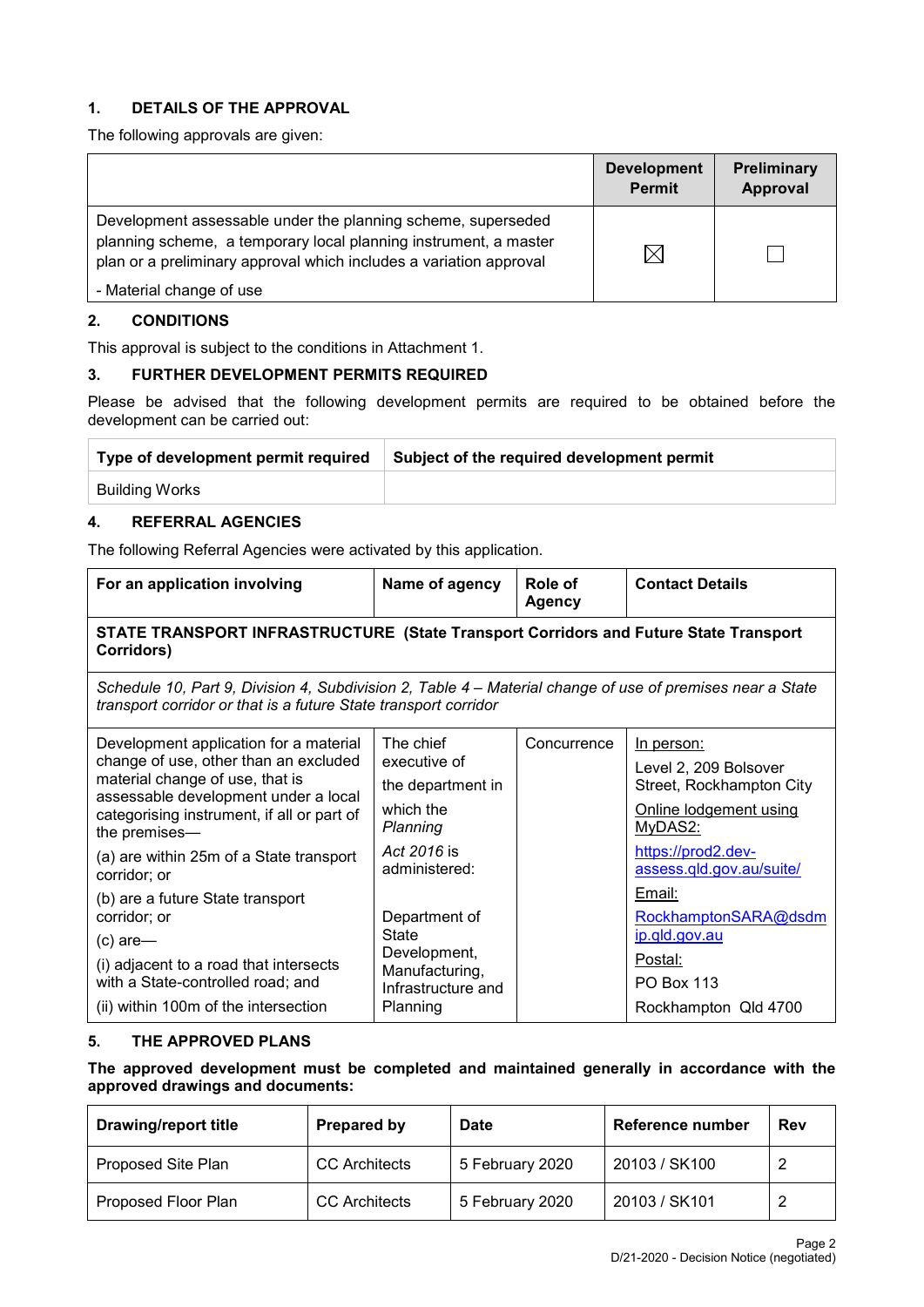| Site Stormwater<br>Management Report | <b>DILEIGH</b> | 5 May 2020    | D <sub>19.262</sub>     |   |
|--------------------------------------|----------------|---------------|-------------------------|---|
| Stormwater Management<br>Plan        | <b>DILEIGH</b> | 21 April 2020 | D <sub>19.262</sub> -02 | B |

## **6. CURRENCY PERIOD FOR THE APPROVAL (s.85 of the Planning Act)**

The standard relevant periods stated in section 85 of *Planning Act 20016* apply to each aspect of development in this approval, if not stated in the conditions of approval attached.

## **7. STATEMENT OF REASONS**

| Description of the<br>development                  | The proposed development is for a Material Change of Use for a 500sqm<br><b>Extension to Showroom</b>                                                                                                                                                                                                                                                           |                                                                                                                                                                                                                                                                                                        |  |
|----------------------------------------------------|-----------------------------------------------------------------------------------------------------------------------------------------------------------------------------------------------------------------------------------------------------------------------------------------------------------------------------------------------------------------|--------------------------------------------------------------------------------------------------------------------------------------------------------------------------------------------------------------------------------------------------------------------------------------------------------|--|
| <b>Reasons for Decision</b>                        | a)                                                                                                                                                                                                                                                                                                                                                              | The proposed use does not compromise the strategic framework in the<br>Rockhampton Region Planning Scheme 2015;                                                                                                                                                                                        |  |
|                                                    | Assessment of the development against the relevant zone purpose,<br>b)<br>planning scheme codes and planning scheme policies demonstrates<br>that the proposed development will not cause significant adverse<br>impacts on the surrounding natural environment, built environment and<br>infrastructure, community facilities, or local character and amenity; |                                                                                                                                                                                                                                                                                                        |  |
|                                                    | C)<br>Planning Policy; and                                                                                                                                                                                                                                                                                                                                      | The proposed development does not compromise the relevant State                                                                                                                                                                                                                                        |  |
|                                                    | d)<br>aspect of the assessment benchmarks.                                                                                                                                                                                                                                                                                                                      | On balance, the application should be approved because the<br>circumstances favour Council exercising its discretion to approve the<br>application even though the development does not comply with an                                                                                                 |  |
| <b>Assessment</b><br><b>Benchmarks</b>             | benchmarks:                                                                                                                                                                                                                                                                                                                                                     | The proposed development was assessed against the following assessment                                                                                                                                                                                                                                 |  |
|                                                    | Specialised Centre Zone Code;<br>٠                                                                                                                                                                                                                                                                                                                              |                                                                                                                                                                                                                                                                                                        |  |
|                                                    | ٠                                                                                                                                                                                                                                                                                                                                                               | Access, Parking and Transport Code;                                                                                                                                                                                                                                                                    |  |
|                                                    | $\bullet$                                                                                                                                                                                                                                                                                                                                                       | Landscape Code;                                                                                                                                                                                                                                                                                        |  |
|                                                    | Stormwater Management Code;<br>٠                                                                                                                                                                                                                                                                                                                                |                                                                                                                                                                                                                                                                                                        |  |
|                                                    |                                                                                                                                                                                                                                                                                                                                                                 | Waste Management Code;                                                                                                                                                                                                                                                                                 |  |
|                                                    |                                                                                                                                                                                                                                                                                                                                                                 | Water and Sewer Code;                                                                                                                                                                                                                                                                                  |  |
|                                                    | Airport Environs Overlay Code;<br>٠                                                                                                                                                                                                                                                                                                                             |                                                                                                                                                                                                                                                                                                        |  |
|                                                    | ٠                                                                                                                                                                                                                                                                                                                                                               | Creek Catchment Flood Overlay Code;                                                                                                                                                                                                                                                                    |  |
|                                                    | Road Hierarchy Overlay Code; and<br>٠                                                                                                                                                                                                                                                                                                                           |                                                                                                                                                                                                                                                                                                        |  |
|                                                    | $\bullet$                                                                                                                                                                                                                                                                                                                                                       | Transport Noise Corridor Overlay Code;                                                                                                                                                                                                                                                                 |  |
| <b>Compliance with</b><br>assessment<br>benchmarks | The development was assessed against all of the assessment benchmarks<br>listed above and complies with all of these with the exceptions listed below.                                                                                                                                                                                                          |                                                                                                                                                                                                                                                                                                        |  |
|                                                    | <b>Assessment</b><br><b>Benchmark</b>                                                                                                                                                                                                                                                                                                                           | Reasons for the approval despite non-<br>compliance with benchmark                                                                                                                                                                                                                                     |  |
|                                                    | Access, Parking and<br><b>Transport Code</b>                                                                                                                                                                                                                                                                                                                    | The applicant has not proposed additional car<br>parking as part of the proposal. The prescribed<br>rate requires 143 spaces, However the current<br>site has 68 spaces which has adequately catered<br>to the operational requirements of the showroom<br>since its establishment, and the additional |  |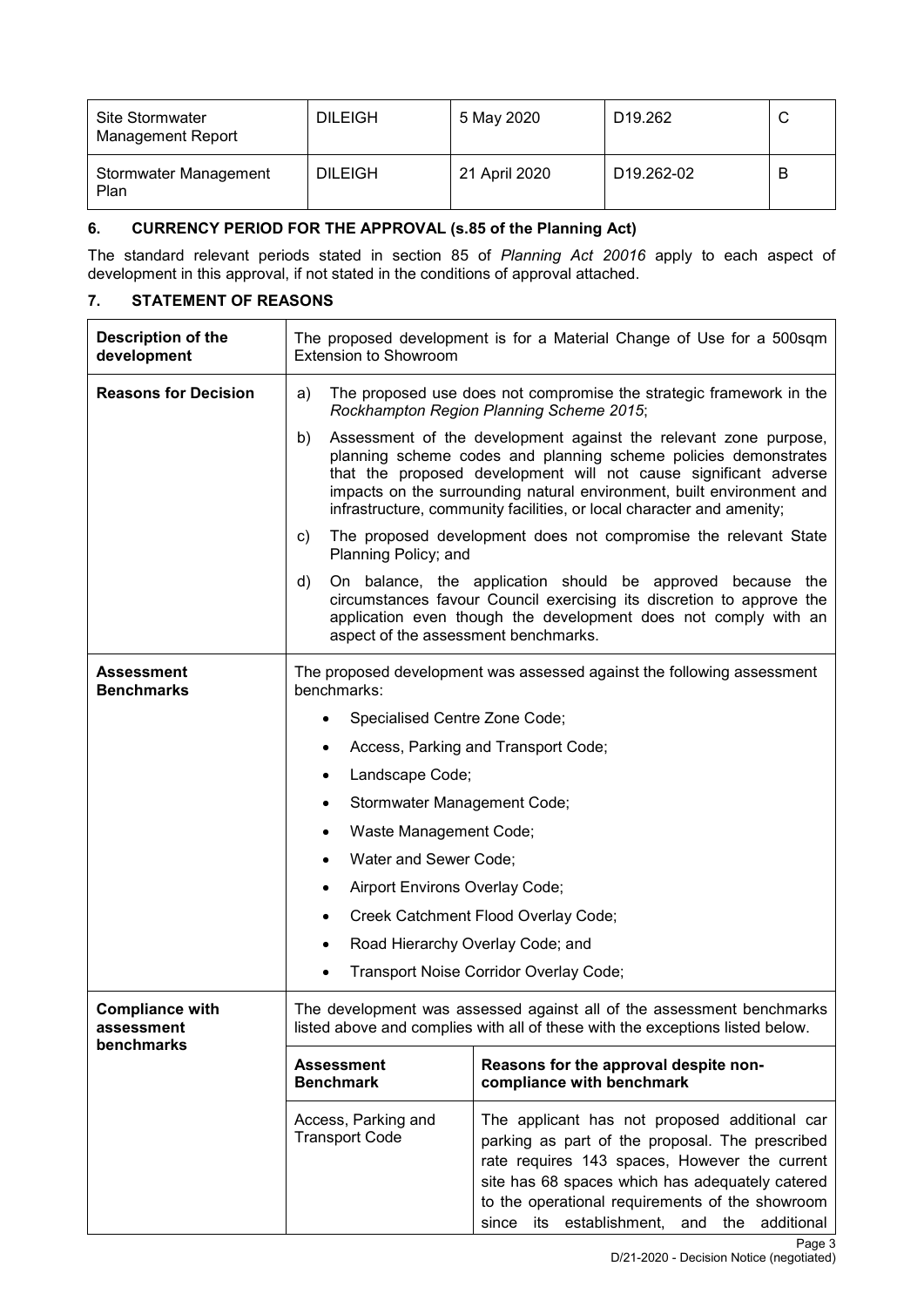|                              |                                            | floorspace is not likely to directly translate to an<br>increase in peak vehicle movements on site.<br>Therefore, the proposal is considered to achieve<br>the performance outcome. |  |
|------------------------------|--------------------------------------------|-------------------------------------------------------------------------------------------------------------------------------------------------------------------------------------|--|
|                              | Flood hazard overlay<br>code               | The proposed extension is located entirely outside<br>the hazard area and will not increase the risk to<br>people and property.                                                     |  |
|                              |                                            | Therefore, the proposal is considered to achieve<br>the performance outcome.                                                                                                        |  |
| <b>Matters prescribed by</b> | The State Planning Policy - Part E;<br>(i) |                                                                                                                                                                                     |  |
| regulation                   | (ii)                                       | The Central Queensland Regional Plan;                                                                                                                                               |  |
|                              | (iii)                                      | The Rockhampton Region Planning Scheme 2015; and                                                                                                                                    |  |
|                              | (iv)                                       | The common material, being the material submitted with the application.                                                                                                             |  |

## **8. APPEAL RIGHTS**

The rights of an applicant to appeal to a tribunal or the Planning and Environment Court against a decision about a development application are set out in chapter 6, part 1 of the *Planning Act 2016*. For particular applications, there may also be a right to make an application for a declaration by a tribunal (see chapter 6, part 2 of the *Planning Act 2016).*

## *Appeal by an applicant*

An applicant for a development application may appeal to the Planning and Environment Court against the following:

- the refusal of all or part of the development application
- a provision of the development approval
- the decision to give a preliminary approval when a development permit was applied for
- a deemed refusal of the development application.

An applicant may also have a right to appeal to the Development tribunal. For more information, see schedule 1 of the *Planning Act 2016*.

The timeframes for starting an appeal in the Planning and Environment Court are set out in section 229 of the *Planning Act 2016*.

**Attachment 2** is an extract from the *Planning Act 2016* that sets down the applicant's appeal rights and the appeal rights of a submitter.

## **9. WHEN THE DEVELOPMENT APPROVAL TAKES EFFECT**

This development approval takes effect:

From the time the decision notice is given  $-$  if there is no submitter and the applicant does not appeal the decision to the court.

Or

When the submitter's appeal period ends  $-$  if there is a submitter and the applicant does not appeal the decision to the court.

Or

Subject to the decision of the court, when the appeal is finally decided  $-$  if an appeal is made to the court.

## **10. ASSESSMENT MANAGER**

| Name | Tarnya Fitzgibbon             | sianature: | ⊃ate: | . June 2020 |
|------|-------------------------------|------------|-------|-------------|
|      | <b>COORDINATOR</b>            |            |       |             |
|      | <b>DEVELOPMENT ASSESSMENT</b> |            |       |             |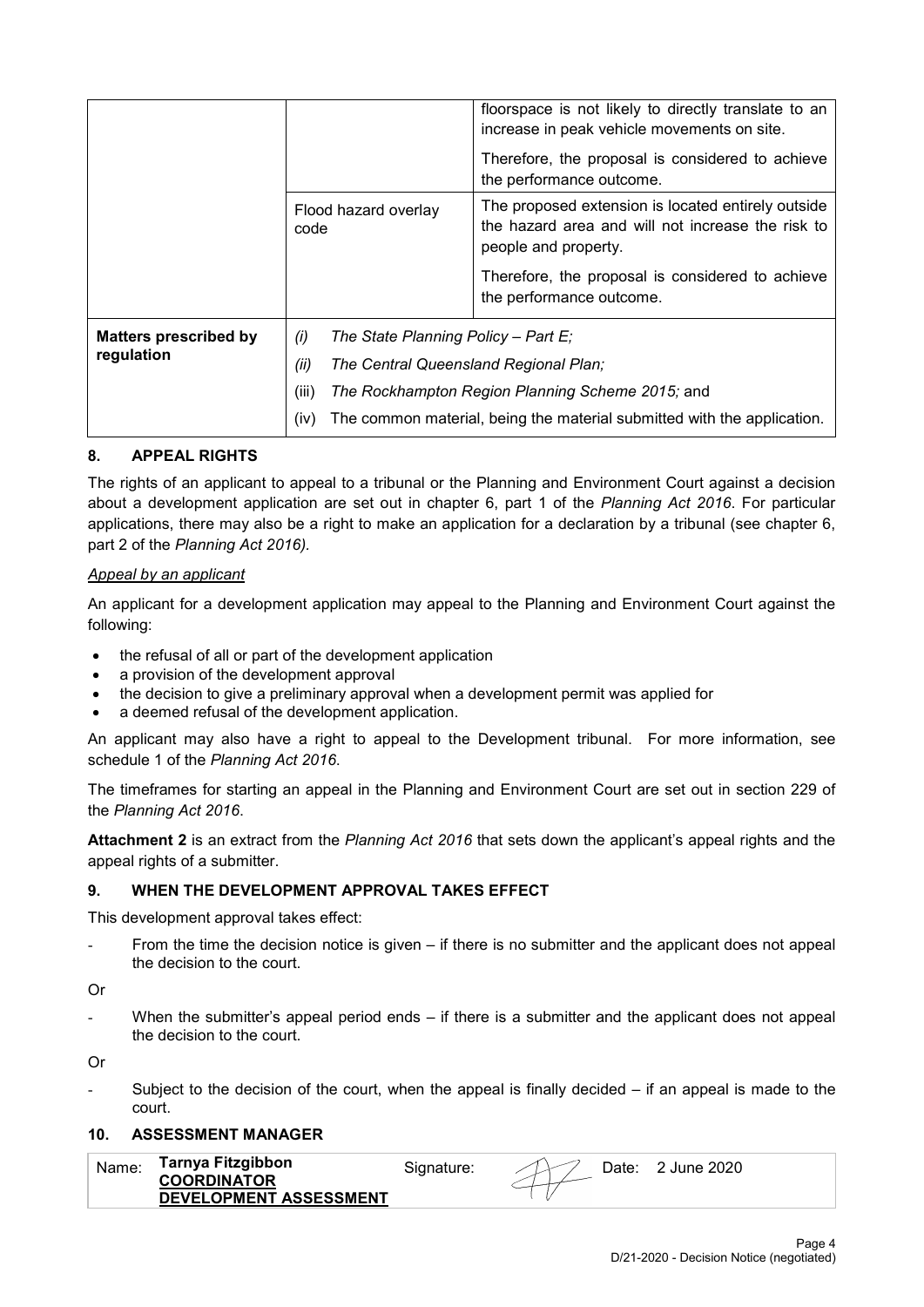C/C Department of State Development, Manufacturing, Infrastructure and Planning - [RockhamptonSARA@dsdmip.qld.gov.au](mailto:RockhamptonSARA@dsdmip.qld.gov.au)

## **Attachment 1 – Conditions of the approval**

*Part 1* **–** *Conditions imposed by the assessment manager [Note: where a condition is imposed about infrastructure under Chapter 4 of the Planning Act 2016, the relevant provision of the Act under which this condition was imposed must be specified.]*

## *Part 2 – Conditions required by the referral agency response*

**Attachment 2—Extract on appeal rights**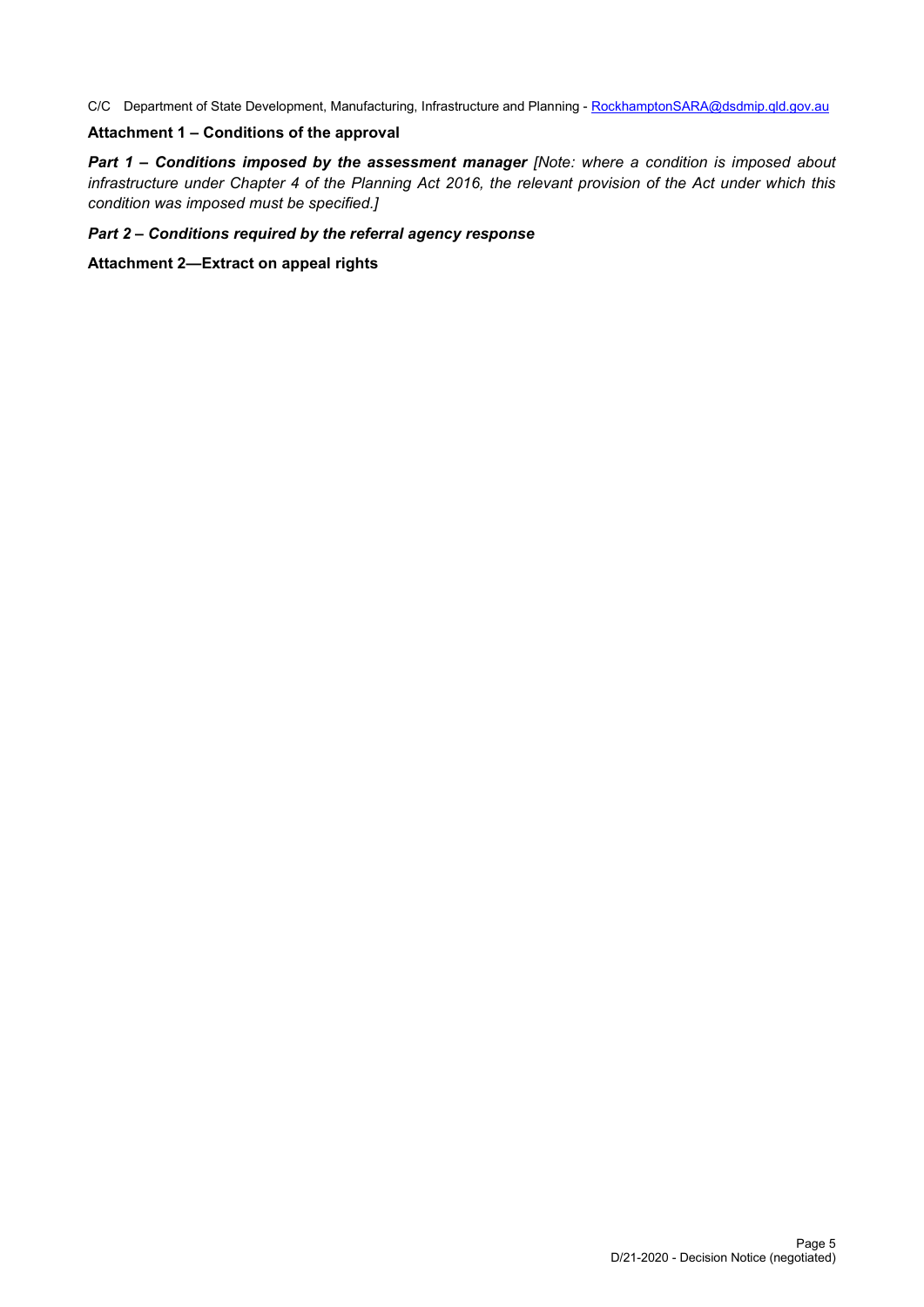

## **Attachment 1 – Part 1 Rockhampton Regional Council Conditions**

*Planning Act 2016*

## 1.0 ADMINISTRATION

- 1.1 The Developer and their employee, agent, contractor or invitee is responsible for ensuring compliance with the conditions of this development approval.
- 1.2 Where these Conditions refer to "Council" in relation to requiring Council to approve or to be satisfied as to any matter, or conferring on the Council a function, power or discretion, that role may be fulfilled in whole or in part by a delegate appointed for that purpose by the Council.
- 1.3 All conditions, works, or requirements of this development approval must be undertaken, be accompanied by a Compliance Certificate and completed:
	- 1.3.1 to Council's satisfaction;
	- 1.3.2 at no cost to Council; and
	- 1.3.3 prior to the commencement of the use,

unless otherwise stated.

- 1.4 Infrastructure requirements of this development approval must be contributed to the relevant authorities, where applicable, at no cost to Council, prior to the commencement of the use, unless otherwise stated.
- 1.5 The following further Development Permits must be obtained prior to the commencement of any works associated with their purposes:
	- 1.5.1 Building Works.
- 1.6 All works must be designed, constructed and maintained in accordance with the relevant Council policies, guidelines and standards, unless otherwise stated.
- 1.7 All engineering drawings/specifications, design and construction works must be in accordance with the requirements of the relevant *Australian Standards* and must be approved, supervised and certified by a Registered Professional Engineer of Queensland.
- 2.0 APPROVED PLANS AND DOCUMENTS
- 2.1 The approved development must be completed and maintained generally in accordance with the approved plans and documents, except where amended by any condition of this development approval:

| <b>Drawing/report title</b>                        | <b>Prepared by</b>   | <b>Date</b>     | <b>Reference</b><br>number | <b>Rev</b> |
|----------------------------------------------------|----------------------|-----------------|----------------------------|------------|
| Proposed Site Plan                                 | <b>CC</b> Architects | 5 February 2020 | 20103 / SK100              | 2          |
| Proposed Floor Plan                                | <b>CC</b> Architects | 5 February 2020 | 20103 / SK101              | 2          |
| <b>Site Stormwater</b><br><b>Management Report</b> | <b>DILEIGH</b>       | 5 May 2020      | D <sub>19.262</sub>        | С          |
| Stormwater<br>Management Plan                      | <b>DILEIGH</b>       | 21 April 2020   | D <sub>19.262-02</sub>     | B          |

2.2 Where there is any conflict between the conditions of this development approval and the details shown on the approved plans and documents, the conditions of this development approval must prevail.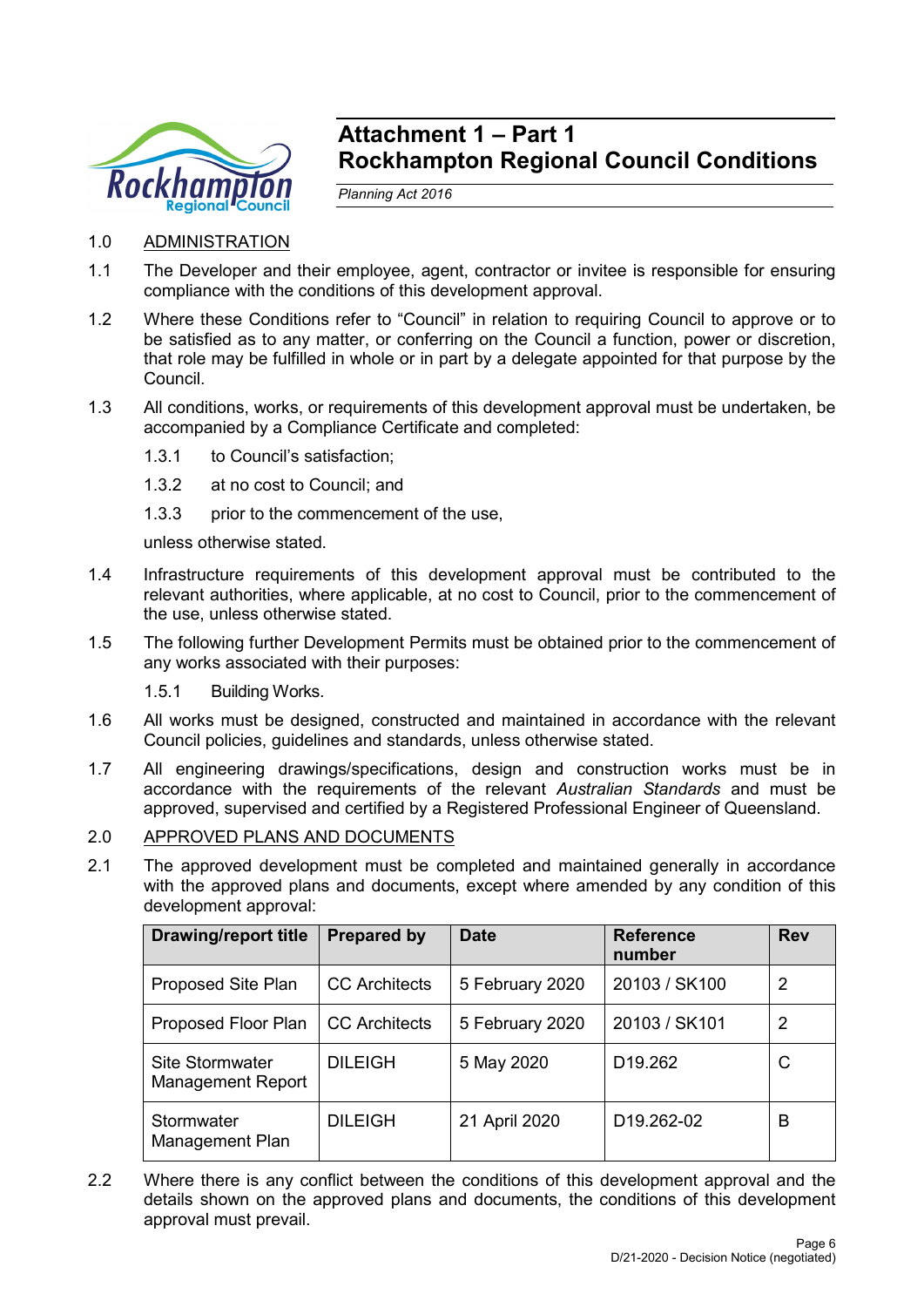2.3 Where conditions require the above plans or documents to be amended, the revised document(s) must be submitted for approval by Council prior to the submission of an application for a Development Permit for Building Works.

## 3.0 PARKING WORKS

- 3.1 All parking works must be designed and constructed in accordance with the approved plans (refer to condition 2.1), *Capricorn Municipal Development Guidelines*, and *Australian Standard AS2890 "Parking facilities"*.
- 3.2 Parking spaces to be provided after the removal of existing shipping containers must be line-marked in accordance with the approved Site Plan (refer to condition 2.1) and the *Australian Standard AS2890 "Parking facilities"*.

## 4.0 PLUMBING AND DRAINAGE WORKS

- 4.1 All internal plumbing and drainage works must be designed and constructed in accordance with the approved plans (refer to condition 2.1), *Capricorn Municipal Development Guidelines*, *Water Supply (Safety and Reliability) Act 2008, Plumbing and Drainage Act 2018* and Council's Plumbing and Drainage Policies.
- 4.2 The development must remain connected to Council's reticulated sewerage and water networks.
- 4.3 The existing sewerage and water connection point(s) must be retained, and upgraded if necessary, to service the development.
- 4.4 Sewer connections and water meter boxes located within trafficable areas must be raised or lowered to suit the finished surface levels and must be provided with heavy duty trafficable lids.
- 4.5 Alteration, disconnection or relocation of internal plumbing and sanitary drainage works associated with the existing building must be in accordance with regulated work under the *Plumbing and Drainage Act 2018* and Council's Plumbing and Drainage Policies.

## 5.0 ROOF AND ALLOTMENT DRAINAGE WORKS

- 5.1 All roof and allotment drainage works must be designed and constructed in accordance with the approved plans (refer to condition 2.1), *Queensland Urban Drainage Manual*, *Capricorn Municipal Development Guidelines* and sound engineering practice.
- 5.2 All roof and allotment runoff from the development must be directed to a lawful point of discharge and must not restrict, impair or change the natural flow of runoff water or cause a nuisance to surrounding land or infrastructure.
- 5.3 The existing two (2) outlet pipes and headwalls must be cleaned to ensure maximum flow capacity and preventing ponding.

## 6.0 SITE WORKS

- 6.1 All earthworks must be undertaken in accordance with *Australian Standard AS3798 "Guidelines on earthworks for commercial and residential developments".*
- 6.2 Site works must be constructed such that they do not, at any time, in any way restrict, impair or change the natural flow of runoff water, or cause a nuisance or worsening to surrounding land or infrastructure.

## 7.0 ASSET MANAGEMENT

- 7.1 Any alteration necessary to electricity, telephone, water mains, sewerage mains, and/or public utility installations resulting from the development or in connection with the development, must be undertaken and completed at no cost to Council.
- 7.2 Any damage to existing stormwater, water supply and sewerage infrastructure, kerb and channel, pathway or roadway (including removal of concrete slurry from public land and Council infrastructure), that occurs while any works are being carried out in association with this development approval must be repaired at full cost to the developer. This includes the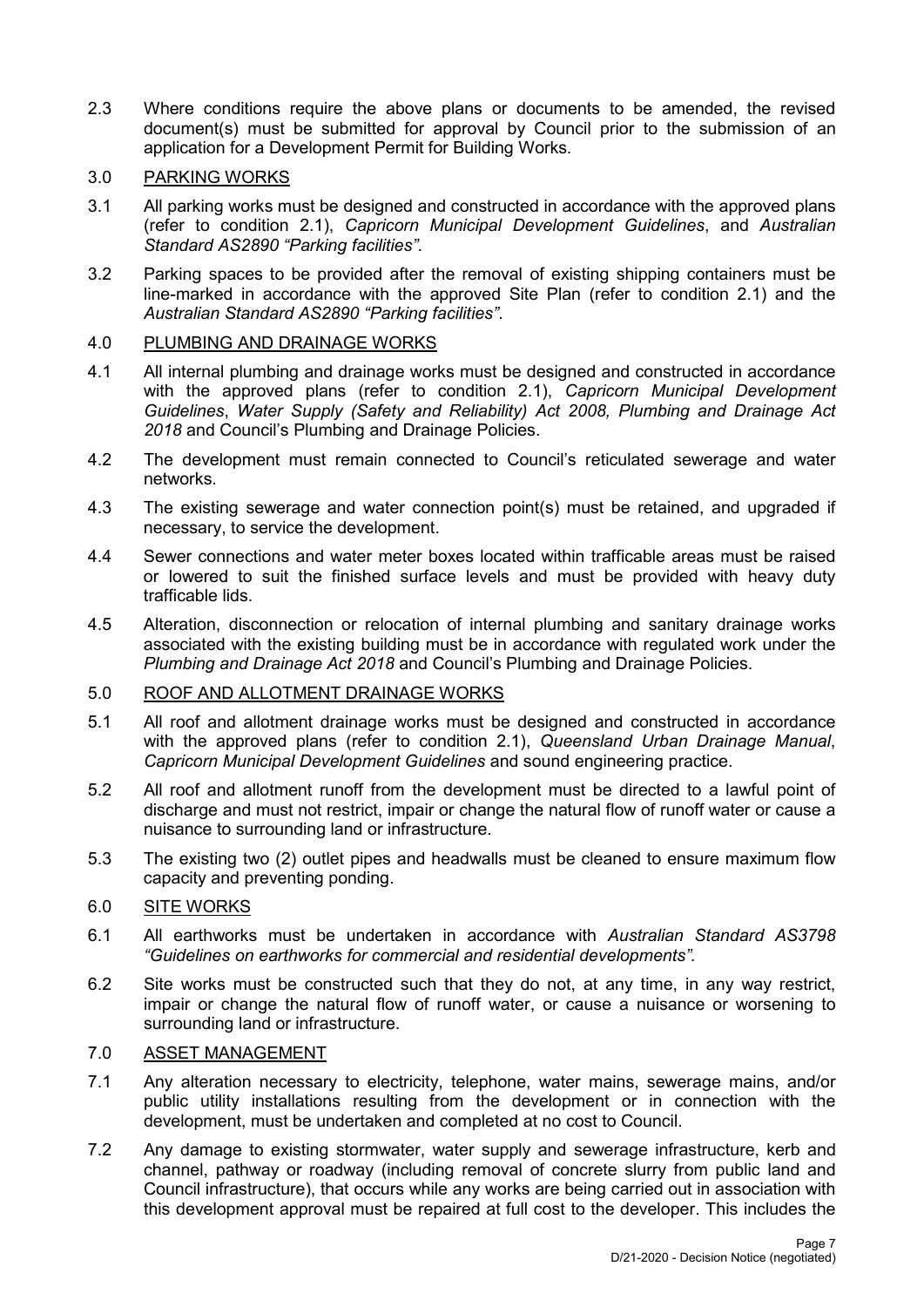reinstatement of any existing traffic signs or pavement markings that may have been removed or damaged.

## 8.0 ENVIRONMENTAL

- 8.1 An Erosion Control and Stormwater Control Management Plan in accordance with the *Capricorn Municipal Design Guidelines*, must be:
	- 8.1.1 implemented, monitored and maintained for the duration of the works, and until all exposed soil areas are permanently stabilised (for example, turfed, hydromulched, concreted, landscaped); and
	- 8.1.2 available on-site for inspection by Council Officers whilst all works are being carried out.

## 9.0 OPERATING PROCEDURES

- 9.1 All construction materials, waste, waste skips, machinery and contractors' vehicles must be located and stored or parked within the development site. Storage of materials or parking of construction machinery or contractors' vehicles must not occur within Yaamba Road (Bruce Highway).
- 9.2 All waste storage areas must be:
	- 9.2.1 kept in a clean and tidy condition; and
	- 9.2.2 maintained in accordance with *Environmental Protection Regulation 2008*.

## ADVISORY NOTES

NOTE 1. Aboriginal Cultural Heritage

It is advised that under section 23 of the *Aboriginal Cultural Heritage Act 2003*, a person who carries out an activity must take all reasonable and practicable measures to ensure the activity does not harm Aboriginal cultural heritage (the "cultural heritage duty of care"). Maximum penalties for breaching the duty of care are listed in the Aboriginal cultural heritage legislation. The information on Aboriginal cultural heritage is available on the Department of Aboriginal and Torres Strait Islander and Partnerships website [www.datsip.qld.gov.au.](http://www.datsip.qld.gov.au/)

## NOTE 2. Asbestos Removal

Any demolition and/or removal works involving asbestos materials must be undertaken in accordance with the requirements of the *Work Health and Safety Act 2011* and *Public Health Act 2005*.

## NOTE 3. General Environmental Duty

General environmental duty under the *Environmental Protection Act 1994* prohibits unlawful environmental nuisance caused by noise, aerosols, particles, dust, ash, fumes, light, odour or smoke beyond the boundaries of the development site during all stages of the development including earthworks, construction and operation.

## NOTE 4. General Safety Of Public During Construction

The *Work Health and Safety Act 2011* and *Manual of Uniform Traffic Control Devices* must be complied with in carrying out any construction works, and to ensure safe traffic control and safe public access in respect of works being constructed on a road.

## NOTE 5. Extension

Future use of the extension area for "showroom" must require the submission of a change application.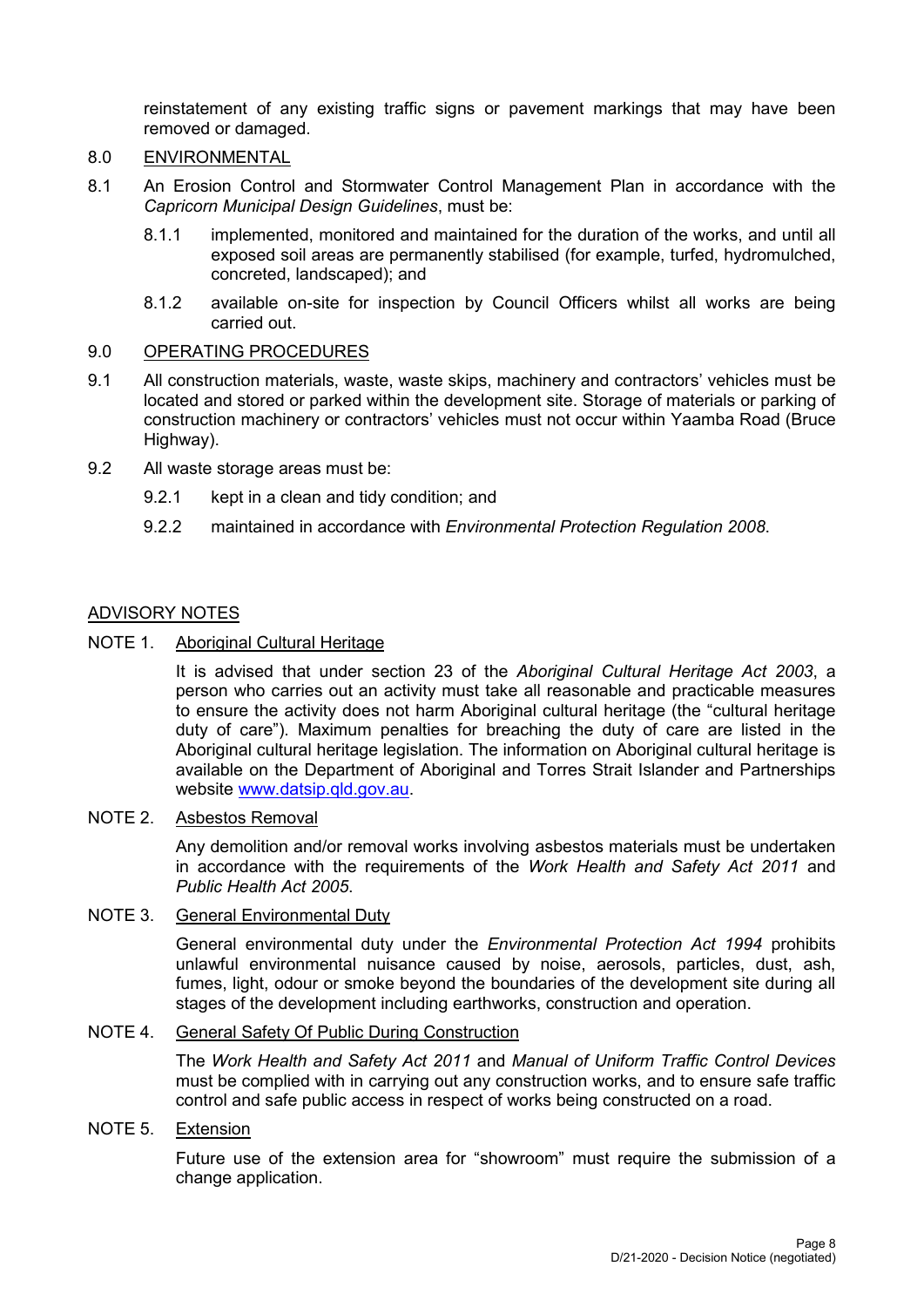## NOTE 6. Water Quality

The impervious area associated with the proposed extension must be combined with any additional impervious area associated with future development with respect to the triggers in the State Planning Policy relating to water quality.

## NOTE 7. Infrastructure Charges Notice

This application is subject to infrastructure charges in accordance with Council policies. The charges are presented on an Infrastructure Charges Notice.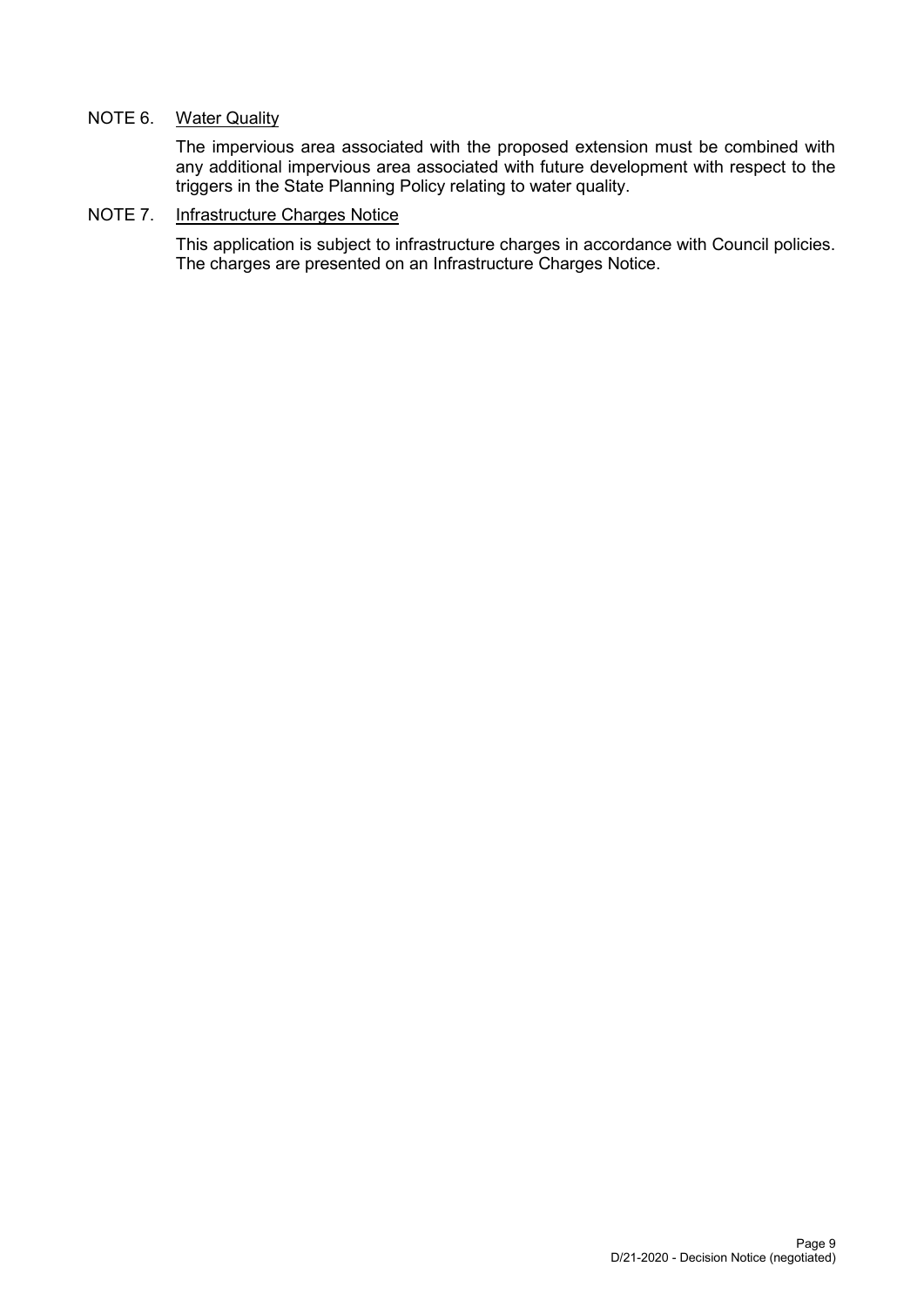

**Attachment 1 – Part 2 Referral Agency Conditions - Department of State Development, Manufacturing, Infrastructure and Planning**

*Planning Act 2016*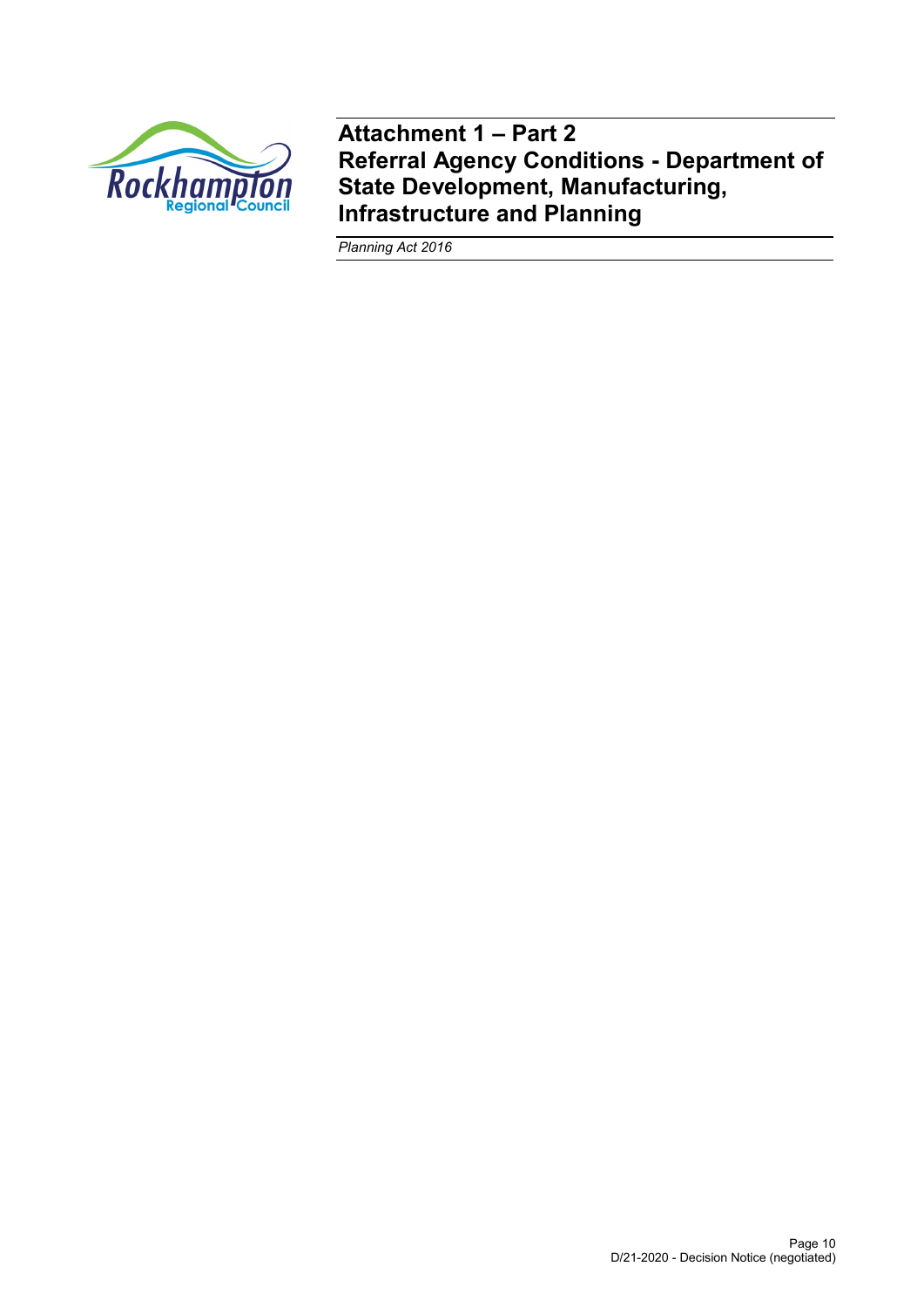

# **Attachment 2 - Appeal Rights**

*PLANNING ACT 2016*

The following is an extract from the *Planning Act 2016 (Chapter 6)*

## *Appeal rights*

## *229 Appeals to tribunal or P&E Court*

- (1) Schedule 1 states—
	- (a) matters that may be appealed to— (i)either a tribunal or the P&E Court; or (ii)only a tribunal; or
	- (iii)only the P&E Court; and
	- (b) the person— (i)who may appeal a matter (the **appellant**); and (ii)who is a respondent in an appeal of the matter; and (iii)who is a co-respondent in an appeal of the matter; and
		- (iv)who may elect to be a co-respondent in an appeal of the matter.
- (2) An appellant may start an appeal within the appeal period. (3) The **appeal period** is—
	- (a) for an appeal by a building advisory agency—10 business days after a decision notice for the decision is given to the agency or
	- (b) for an appeal against a deemed refusal—at any time after the deemed refusal happens; or
	- (c) for an appeal against a decision of the Minister, under chapter 7, part 4, to register premises or to renew the registration of premises—20 business days after a notice is published under section 269(3)(a) or (4); or
	- (d) for an appeal against an infrastructure charges notice—20 business days after the infrastructure charges notice is given to the person; or
	- (e) for an appeal about a deemed approval of a development application for which a decision notice has not been given—30 business days after the applicant gives the deemed approval notice to the assessment manager; or
	- (f) for any other appeal—20 business days after a notice of the decision for the matter, including an enforcement notice, is given to the person.

#### Note—

See the P&E Court Act for the court's power to extend the appeal period.

- (4) Each respondent and co-respondent for an appeal may be heard in the appeal.
- (5) If an appeal is only about a referral agency's response, the assessment manager may apply to the tribunal or P&E Court to withdraw from the appeal.
- (6) To remove any doubt, it is declared that an appeal against an infrastructure charges notice must not be about—
	- (a) the adopted charge itself; or
	- (b) for a decision about an offset or refund—
		- (i) the establishment cost of trunk infrastructure identified in a LGIP; or

(ii) the cost of infrastructure decided using the method included in the local government's charges resolution.

## **230 Notice of appeal**

- (1) An appellant starts an appeal by lodging, with the registrar of the tribunal or P&E Court, a notice of appeal that—
	- (a) is in the approved form; and
	- (b) succinctly states the grounds of the appeal.
- (2) The notice of appeal must be accompanied by the required fee.
- (3) The appellant or, for an appeal to a tribunal, the registrar must, within the service period, give a copy of the notice of appeal to—
	- (a) the respondent for the appeal; and
	- (b) each co-respondent for the appeal; and
- (c) for an appeal about a development application under schedule 1, table 1, item 1—each principal submitter for the development application; and
- (d) for an appeal about a change application under schedule 1, table 1, item 2—each principal submitter for the change application; and
- (e) each person who may elect to become a corespondent for the appeal, other than an eligible submitter who is not a principal submitter in an appeal under paragraph (c) or (d); and
- (f) for an appeal to the P&E Court—the chief executive; and
- (g) for an appeal to a tribunal under another Act—any other person who the registrar considers appropriate.
- (4) The **service period** is—
	- (a) if a submitter or advice agency started the appeal in the P&E Court—2 business days after the appeal is started; or
	- (b) otherwise—10 business days after the appeal is started.
- (5) A notice of appeal given to a person who may elect to be a co-respondent must state the effect of subsection
- (6) A person elects to be a co-respondent by filing a notice of election, in the approved form, within 10 business days after the notice of appeal is given to the person*.*

#### **231 Other appeals**

- (1) Subject to this chapter, schedule 1 and the P&E Court Act, unless the Supreme Court decides a decision or other matter under this Act is affected by jurisdictional error, the decision or matter is non-appealable.
- (2) The Judicial Review Act 1991, part 5 applies to the decision or matter to the extent it is affected by jurisdictional error.
- (3) A person who, but for subsection (1) could have made an application under the Judicial Review Act 1991 in relation to the decision or matter, may apply under part 4 of that Act for a statement of reasons in relation to the decision or matter.
- (4) In this section— **decision** includes—
	- (a) conduct engaged in for the purpose of making a decision; and
	- (b) other conduct that relates to the making of a decision; and
	- (c) the making of a decision or the failure to make a decision; and
	- (d) a purported decision; and
	- (e) a deemed refusal.
- **non-appealable**, for a decision or matter, means the decision or matter—
	- (a) is final and conclusive; and
	- (b) may not be challenged, appealed against, reviewed, quashed, set aside or called into question in any other way under the Judicial Review Act 1991 or otherwise, whether by the Supreme Court, another court, a tribunal or another entity; and
	- (c) is not subject to any declaratory, injunctive or other order of the Supreme Court, another court, a tribunal or another entity on any ground.

## **232 Rules of the P&E Court**

- (1) A person who is appealing to the P&E Court must comply with the rules of the court that apply to the appeal.
- (2) However, the P&E Court may hear and decide an appeal even if the person has not complied with rules of the P&E Court.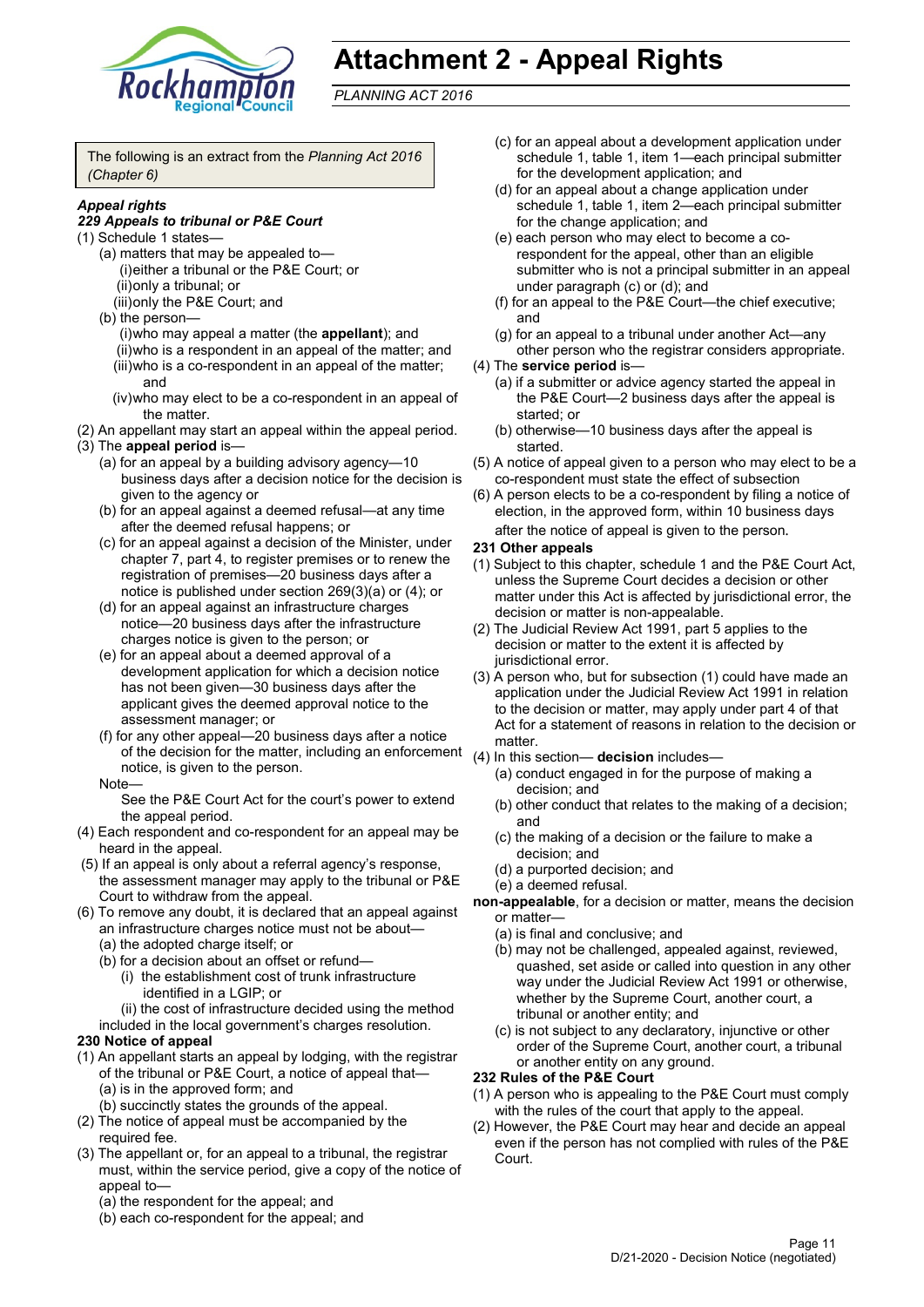

# **Appeal Rights**

*PLANNING ACT 2016*

## **Schedule 1**

#### **Appeals section 229 1 Appeal rights and parties to appeals**

- (1) Table 1 states the matters that may be appealed to—(a) the P&E court; or (b) a tribunal.
- (2) However, table 1 applies to a tribunal only if the matter involves—
	- (a) the refusal, or deemed refusal of a development application, for—
	- (i) a material change of use for a classified building; or
	- (ii) operational work associated with building work, a retaining wall, or a tennis court; or
	- (b) a provision of a development approval for—
	- (i) a material change of use for a classified building; or
- (ii) operational work associated with building work, a retaining wall, or a tennis court; or
	- (c) if a development permit was applied for—the decision to give a preliminary approval for—
		- (i) a material change of use for a classified building; or
		- (ii) operational work associated with building work, a retaining wall, or a tennis court; or
	- (d) a development condition if—
		- (i) the development approval is only for a material change of use that involves the use of a building classified under the Building Code as a class 2 building; and
		- (ii) the building is, or is proposed to be, not more than 3 storeys; and
		- (iii) the proposed development is for not more than 60 sole-occupancy units; or
	- (e) a decision for, or a deemed refusal of, an extension application for a development approval that is only for a material change of use of a classified building; or
	- (f) a decision for, or a deemed refusal of, a change application for a development approval that is only for a material change of use of a classified building; or
	- (g) a matter under this Act, to the extent the matter relates to—
		- (i) the Building Act, other than a matter under that Act that may or must be decided by the Queensland Building and Construction Commission; or
			- (ii) the Plumbing and Drainage Act, part 4 or 5; or
	- (h) a decision to give an enforcement notice in relation to a matter under paragraphs (a) to (g); or
	- (i) a decision to give an infrastructure charges notice; or
	- (j) the refusal, or deemed refusal, of a conversion application; or
	- (k) a matter that, under another Act, may be appealed to the tribunal; or
	- (l) a matter prescribed by regulation.
- (3) Also, table 1 does not apply to a tribunal if the matter
- involves—
	- (a) for a matter in subsection  $(2)(a)$  to  $(d)$ -
		- (i) a development approval for which the development application required impact assessment; and
		- (ii) a development approval in relation to which the assessment manager received a properly made submission for the development application; or
	- (b) a provision of a development approval about the identification or inclusion, under a variation approval, of a matter for the development.
- (4) Table 2 states the matters that may be appealed only to the P&E Court.
- (5) Table 3 states the matters that may be appealed only to the tribunal.
- (6) In each table—
	- (a) column 1 states the appellant in the appeal; and
	- (b) column 2 states the respondent in the appeal; and
	- (c) column 3 states the co-respondent (if any) in the appeal; and
	- (d) column 4 states the co-respondents by election (if any) in the appeal.
- $(7)$  If the chief executive receives a notice of appeal under section  $230(3)(f)$ , the chief executive may elect to be a corespondent in the appeal.

## **Table 1**

## **Appeals to the P&E Court and, for certain matters, to a tribunal**

1. Development applications

An appeal may be made against—

(a) the refusal of all or part of the development application; or

(b) the deemed refusal of the development application; or

(c) a provision of the development approval; or

(d) if a development permit was applied for—the decision to give a preliminary approval.

| Column 1      | Column 2                  | Column 3                                                                                           | Column 4                                                                                                                                     |
|---------------|---------------------------|----------------------------------------------------------------------------------------------------|----------------------------------------------------------------------------------------------------------------------------------------------|
| Appellant     | Respondent                | Co-respondent                                                                                      | Co-respondent by election                                                                                                                    |
|               |                           | $($ if any $)$                                                                                     | (i f any)                                                                                                                                    |
| The applicant | The assessment<br>manager | If the appeal is about<br>a concurrence<br>agency's referral<br>response—the<br>concurrence agency | 1 A concurrence agency that is<br>not a co-respondent<br>2 If a chosen Assessment<br>manager is the respondent-<br>the prescribed assessment |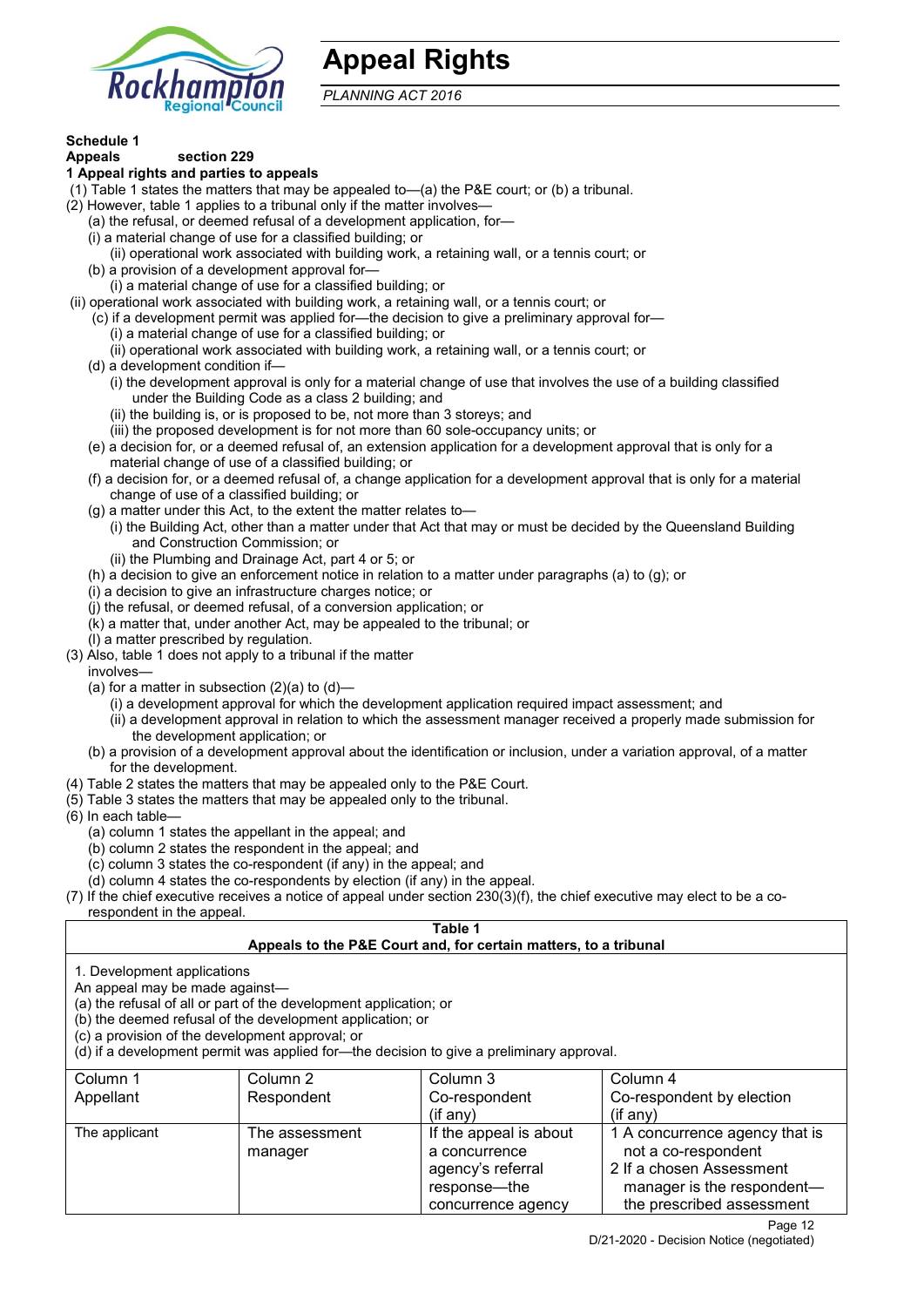| Table 1<br>Appeals to the P&E Court and, for certain matters, to a tribunal                                                                                                                                                                                                                                                                                                                                                                                                                                                                                                                                                                                                                                                                                                                                                                                                               |                                                                                                                               |                                                                 |                                                                                                                                                                                                                                                                                                                                                 |  |  |
|-------------------------------------------------------------------------------------------------------------------------------------------------------------------------------------------------------------------------------------------------------------------------------------------------------------------------------------------------------------------------------------------------------------------------------------------------------------------------------------------------------------------------------------------------------------------------------------------------------------------------------------------------------------------------------------------------------------------------------------------------------------------------------------------------------------------------------------------------------------------------------------------|-------------------------------------------------------------------------------------------------------------------------------|-----------------------------------------------------------------|-------------------------------------------------------------------------------------------------------------------------------------------------------------------------------------------------------------------------------------------------------------------------------------------------------------------------------------------------|--|--|
|                                                                                                                                                                                                                                                                                                                                                                                                                                                                                                                                                                                                                                                                                                                                                                                                                                                                                           |                                                                                                                               |                                                                 | manager<br>3 Any eligible advice agency for<br>the application<br>4 Any eligible submitter for the<br>application                                                                                                                                                                                                                               |  |  |
| 2. Change applications<br>An appeal may be made against-<br>(b) a deemed refusal of a change application.                                                                                                                                                                                                                                                                                                                                                                                                                                                                                                                                                                                                                                                                                                                                                                                 |                                                                                                                               |                                                                 | (a) a responsible entity's decision for a change application, other than a decision made by the P&E court; or                                                                                                                                                                                                                                   |  |  |
| Column 1<br>Appellant                                                                                                                                                                                                                                                                                                                                                                                                                                                                                                                                                                                                                                                                                                                                                                                                                                                                     | Column <sub>2</sub><br>Respondent                                                                                             | Column 3<br>Co-respondent<br>(if any)                           | Column 4<br>Co-respondent by election<br>(if any)                                                                                                                                                                                                                                                                                               |  |  |
| 1 The applicant<br>2 If the responsible<br>entity is the<br>assessment<br>manager-an<br>affected entity that<br>gave a pre-request<br>notice or response<br>notice                                                                                                                                                                                                                                                                                                                                                                                                                                                                                                                                                                                                                                                                                                                        | The responsible<br>entity                                                                                                     | If an affected entity<br>starts the appeal-the<br>applicant     | 1 A concurrence agency for the<br>development application<br>2 If a chosen assessment<br>manager is the respondent-<br>the prescribed assessment<br>manager<br>3 A private certifier for the<br>development application<br>4 Any eligible advice agency for<br>the change application<br>5 Any eligible submitter for the<br>change application |  |  |
| 3. Extension applications<br>An appeal may be made against-                                                                                                                                                                                                                                                                                                                                                                                                                                                                                                                                                                                                                                                                                                                                                                                                                               | (a) the assessment manager's decision about an extension application; or<br>(b) a deemed refusal of an extension application. |                                                                 |                                                                                                                                                                                                                                                                                                                                                 |  |  |
| Column 1<br>Appellant                                                                                                                                                                                                                                                                                                                                                                                                                                                                                                                                                                                                                                                                                                                                                                                                                                                                     | Column <sub>2</sub><br>Respondent                                                                                             | Column 3<br>Co-respondent<br>(if any)                           | Column 4<br>Co-respondent by election<br>(if any)                                                                                                                                                                                                                                                                                               |  |  |
| 1 The applicant<br>1<br>For a matter other<br>$\overline{2}$<br>than a deemed<br>refusal of an<br>extension<br>application $-$ a<br>concurrence<br>agency, other than<br>the chief executive,<br>for the application                                                                                                                                                                                                                                                                                                                                                                                                                                                                                                                                                                                                                                                                      | The assessment<br>manager                                                                                                     | If a concurrence<br>agency starts the<br>appeal - the applicant | If a chosen assessment<br>manager is the respondent - the<br>prescribed assessment manager                                                                                                                                                                                                                                                      |  |  |
| 4. Infrastructure charges notices<br>An appeal may be made against an infrastructure charges notice on 1 or more of the following grounds<br>a) The notice involved an error relating to -<br>(i) The application of the relevant adopted charge; or<br>Examples of errors in applying an adopted charge -<br>The incorrect application of gross floor area for a non-residential development<br>Applying an incorrect 'use category', under a regulation, to the development<br>The working out of extra demands, for section 120; or<br>(i)<br>An offset or refund; or<br>(ii)<br>b) The was no decision about an offset or refund; or<br>c) If the infrastructure charges notice states a refund will be given – the timing for giving the refund; or<br>d) The amount of the charge is so unreasonable that no reasonable relevant local government could have<br>imposed the amount. |                                                                                                                               |                                                                 |                                                                                                                                                                                                                                                                                                                                                 |  |  |
| Column 1<br>Appellant                                                                                                                                                                                                                                                                                                                                                                                                                                                                                                                                                                                                                                                                                                                                                                                                                                                                     | Column <sub>2</sub><br>Respondent                                                                                             | Column 3<br>Co-respondent<br>(if any)                           | Column 4<br>Co-respondent by election<br>(if any)                                                                                                                                                                                                                                                                                               |  |  |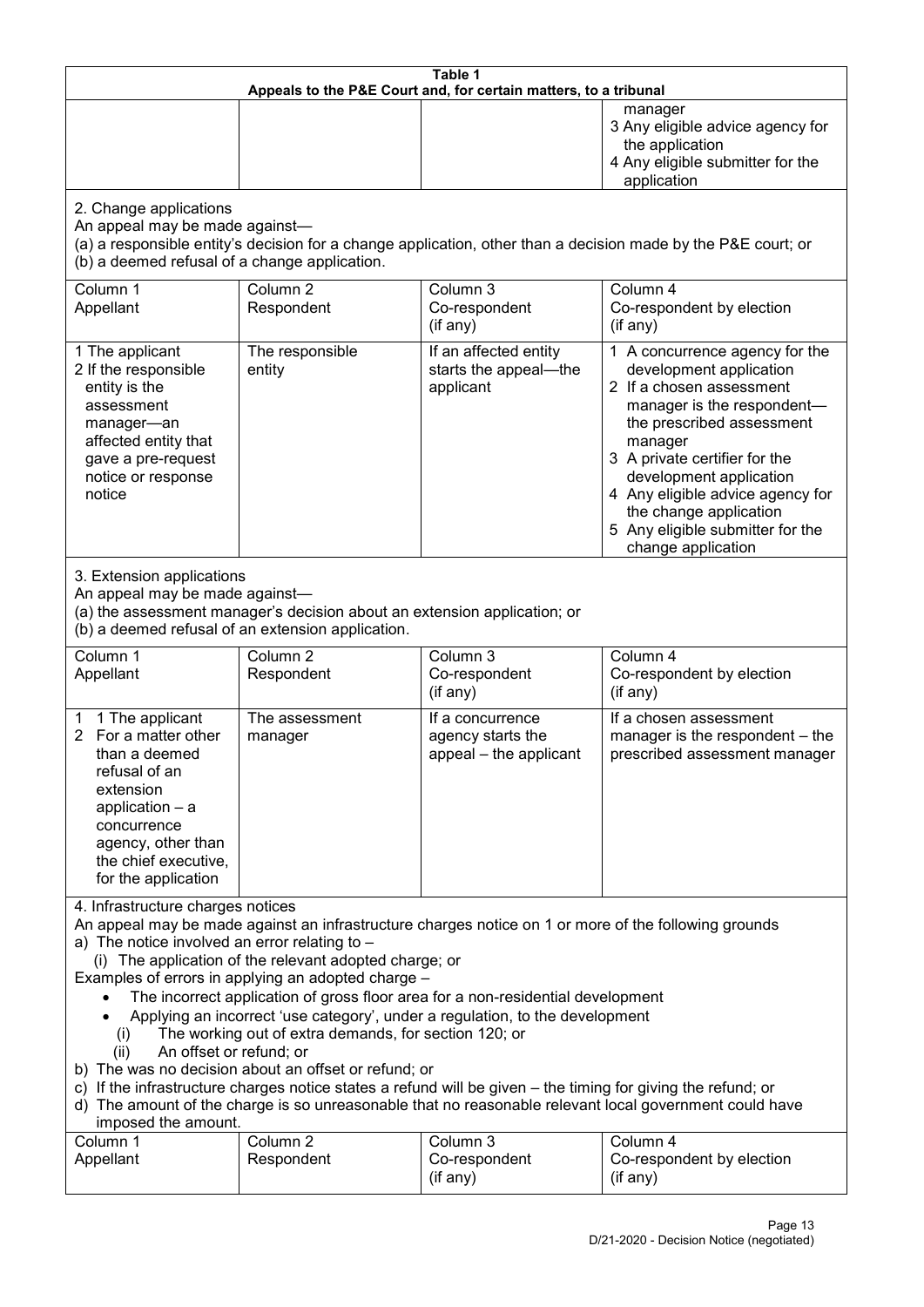|                                                                                                                                                                                                                                                                                                                                                 |                                                                                                                            | Table 1                                                                                                                 |                                                                                                                                                                            |  |
|-------------------------------------------------------------------------------------------------------------------------------------------------------------------------------------------------------------------------------------------------------------------------------------------------------------------------------------------------|----------------------------------------------------------------------------------------------------------------------------|-------------------------------------------------------------------------------------------------------------------------|----------------------------------------------------------------------------------------------------------------------------------------------------------------------------|--|
|                                                                                                                                                                                                                                                                                                                                                 |                                                                                                                            | Appeals to the P&E Court and, for certain matters, to a tribunal                                                        |                                                                                                                                                                            |  |
| The person given the<br>Infrastructure charges<br>notice                                                                                                                                                                                                                                                                                        | The local government<br>that gave the<br>infrastructure charges<br>notice                                                  |                                                                                                                         |                                                                                                                                                                            |  |
| 5. Conversion applications<br>An appeal may be made against-<br>(a) the refusal of a conversion application; or                                                                                                                                                                                                                                 | (b) a deemed refusal of a conversion application.                                                                          |                                                                                                                         |                                                                                                                                                                            |  |
| Column 1<br>Appellant                                                                                                                                                                                                                                                                                                                           | Column <sub>2</sub><br>Respondent                                                                                          | Column 3<br>Co-respondent<br>(if any)                                                                                   | Column 4<br>Co-respondent by election<br>(if any)                                                                                                                          |  |
| The applicant                                                                                                                                                                                                                                                                                                                                   | The local government<br>to which the conversion<br>application was made                                                    |                                                                                                                         |                                                                                                                                                                            |  |
| 6. Enforcement notices                                                                                                                                                                                                                                                                                                                          |                                                                                                                            |                                                                                                                         |                                                                                                                                                                            |  |
|                                                                                                                                                                                                                                                                                                                                                 |                                                                                                                            | An appeal may be made against the decision to give an enforcement notice.                                               |                                                                                                                                                                            |  |
| Column 1<br>Appellant                                                                                                                                                                                                                                                                                                                           | Column <sub>2</sub><br>Respondent                                                                                          | Column 3<br>Co-respondent<br>(if any)                                                                                   | Column 4<br>Co-respondent by election<br>(if any)                                                                                                                          |  |
| The person given the<br>enforcement notice                                                                                                                                                                                                                                                                                                      | The enforcement<br>authority                                                                                               |                                                                                                                         | If the enforcement authority is<br>not the local government for<br>the premises in relation to which<br>the offence is alleged to have<br>happened-the local<br>government |  |
|                                                                                                                                                                                                                                                                                                                                                 |                                                                                                                            |                                                                                                                         |                                                                                                                                                                            |  |
|                                                                                                                                                                                                                                                                                                                                                 |                                                                                                                            | Table 2<br>Appeals to the P&E Court only                                                                                |                                                                                                                                                                            |  |
| 1. Appeals from tribunal<br>section 252, on the ground of-<br>(b) jurisdictional error.                                                                                                                                                                                                                                                         | (a) an error or mistake in law on the part of the tribunal; or                                                             | An appeal may be made against a decision of a tribunal, other than a decision under                                     |                                                                                                                                                                            |  |
| Column 1<br>Appellant                                                                                                                                                                                                                                                                                                                           | Column <sub>2</sub><br>Respondent                                                                                          | Column 3<br>Co-respondent<br>(if any)                                                                                   | Column 4<br>Co-respondent by election<br>(if any)                                                                                                                          |  |
| A party to the<br>proceedings for the<br>decision                                                                                                                                                                                                                                                                                               | The other party to the<br>proceedings for the<br>decision                                                                  |                                                                                                                         |                                                                                                                                                                            |  |
| 2. Eligible submitter appeals<br>An appeal may be made against the decision to give a development approval, or an approval for a change<br>application, to the extent that the decision relates to-<br>(a) any part of the development application for the development approval that required impact assessment; or<br>(b) a variation request. |                                                                                                                            |                                                                                                                         |                                                                                                                                                                            |  |
| Column 1<br>Appellant                                                                                                                                                                                                                                                                                                                           | Column <sub>2</sub><br>Respondent                                                                                          | Column 3<br>Co-respondent<br>(if any)                                                                                   | Column 4<br>Co-respondent by election<br>(if any)                                                                                                                          |  |
| 1 For a development<br>application-an<br>eligible submitter for<br>the development<br>application<br>2 For a change<br>application-an                                                                                                                                                                                                           | 1 For a development<br>application-the<br>assessment<br>manager<br>2 For a change<br>application-the<br>responsible entity | 1 The applicant<br>2 If the appeal is about<br>a concurrence<br>agency's referral<br>response-the<br>concurrence agency | Another eligible<br>submitter for the<br>application                                                                                                                       |  |

eligible submitter for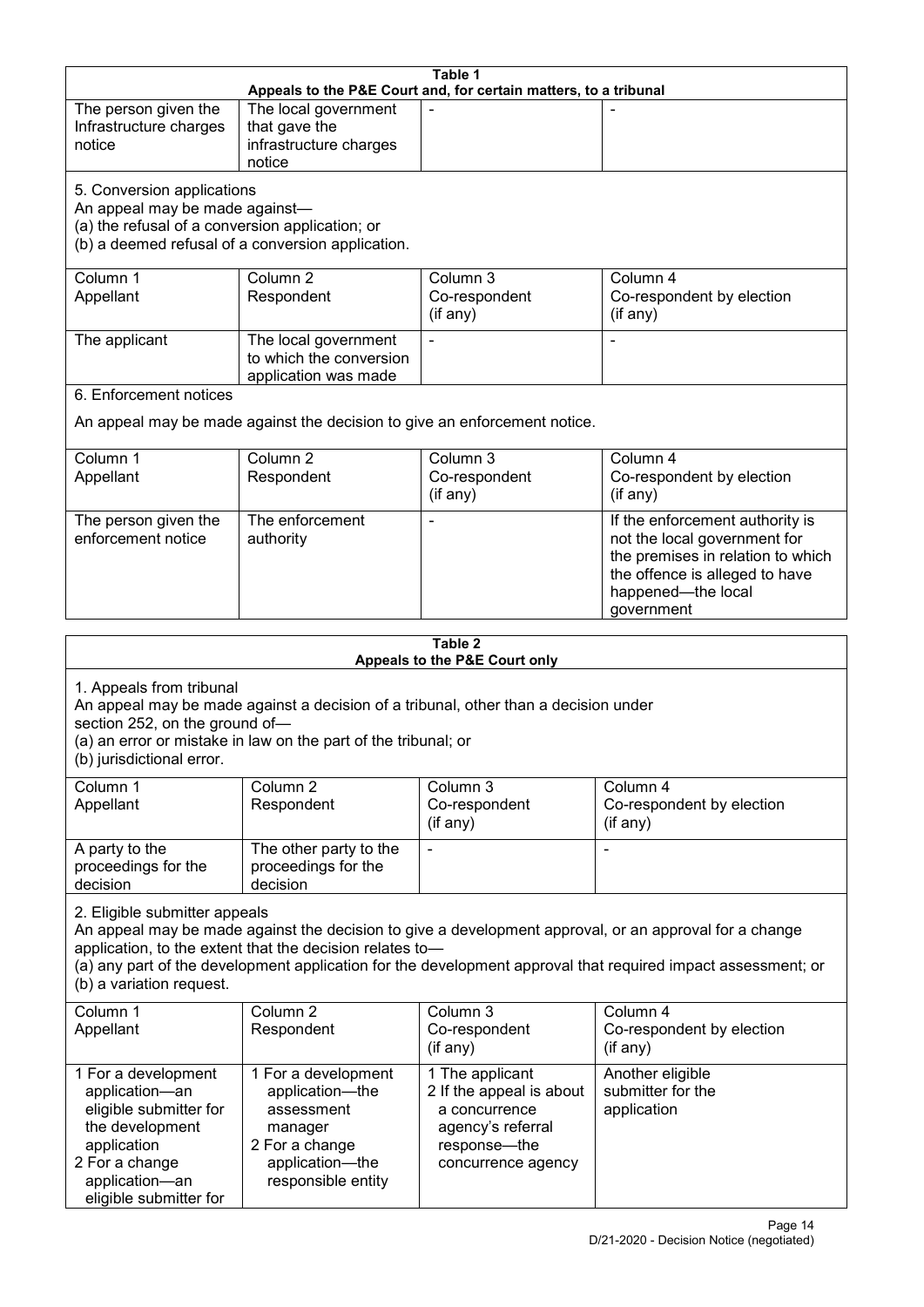| Table 2<br>Appeals to the P&E Court only                                                                                                                                                                                                                                                                                                                                                                           |                                                                                                                                                                                                      |                                                                                                                         |                                                                                        |  |  |
|--------------------------------------------------------------------------------------------------------------------------------------------------------------------------------------------------------------------------------------------------------------------------------------------------------------------------------------------------------------------------------------------------------------------|------------------------------------------------------------------------------------------------------------------------------------------------------------------------------------------------------|-------------------------------------------------------------------------------------------------------------------------|----------------------------------------------------------------------------------------|--|--|
| the change<br>application                                                                                                                                                                                                                                                                                                                                                                                          |                                                                                                                                                                                                      |                                                                                                                         |                                                                                        |  |  |
| 3. Eligible submitter and eligible advice agency appeals<br>An appeal may be made against a provision of a development approval, or failure to<br>include a provision in the development approval, to the extent the matter relates to-<br>(a) any part of the development application or the change application, for the development approval, that<br>required impact assessment; or<br>(b) a variation request. |                                                                                                                                                                                                      |                                                                                                                         |                                                                                        |  |  |
| Column 1<br>Appellant                                                                                                                                                                                                                                                                                                                                                                                              | Column 2<br>Respondent                                                                                                                                                                               | Column 3<br>Co-respondent<br>(if any)                                                                                   | Column 4<br>Co-respondent by election<br>(if any)                                      |  |  |
| 1 For a development<br>application-an<br>eligible submitter for<br>the development<br>application<br>2 For a change<br>application-an<br>eligible submitter for<br>the change<br>application<br>3 An eligible advice<br>agency for the<br>development<br>application or change<br>application                                                                                                                      | 1 For a development<br>application-the<br>assessment<br>manager<br>2 For a change<br>application-the<br>responsible entity                                                                           | 1 The applicant<br>2 If the appeal is about<br>a concurrence<br>agency's referral<br>response-the<br>concurrence agency | Another eligible submitter for the<br>application                                      |  |  |
| 4. Compensation claims<br>An appeal may be made against-                                                                                                                                                                                                                                                                                                                                                           | (a) a decision under section 32 about a compensation claim; or<br>(b) a decision under section 265 about a claim for compensation; or<br>(c) a deemed refusal of a claim under paragraph (a) or (b). |                                                                                                                         |                                                                                        |  |  |
| Column 1<br>Appellant                                                                                                                                                                                                                                                                                                                                                                                              | Column 2<br>Respondent                                                                                                                                                                               | Column 3<br>Co-respondent<br>(if any)                                                                                   | Column 4<br>Co-respondent by election<br>(if any)                                      |  |  |
| A person dissatisfied<br>with the decision                                                                                                                                                                                                                                                                                                                                                                         | The local<br>government to which<br>the claim was made                                                                                                                                               |                                                                                                                         |                                                                                        |  |  |
| 5. Registered premises<br>An appeal may be made against a decision of the Minister under chapter 7, part 4.                                                                                                                                                                                                                                                                                                        |                                                                                                                                                                                                      |                                                                                                                         |                                                                                        |  |  |
| Column 1<br>Appellant                                                                                                                                                                                                                                                                                                                                                                                              | Column <sub>2</sub><br>Respondent                                                                                                                                                                    | Column 3<br>Co-respondent<br>(if any)                                                                                   | Column 4<br>Co-respondent by election<br>$($ if any $)$                                |  |  |
| 1 A person given a<br>decision notice about<br>the decision<br>2 If the decision is to<br>register premises or<br>renew the<br>registration of<br>premises-an owner<br>or occupier of<br>premises in the<br>affected area for the<br>registered premises<br>who is dissatisfied<br>with the decision                                                                                                               | The Minister                                                                                                                                                                                         |                                                                                                                         | If an owner or occupier starts the<br>appeal - the owner of the<br>registered premises |  |  |